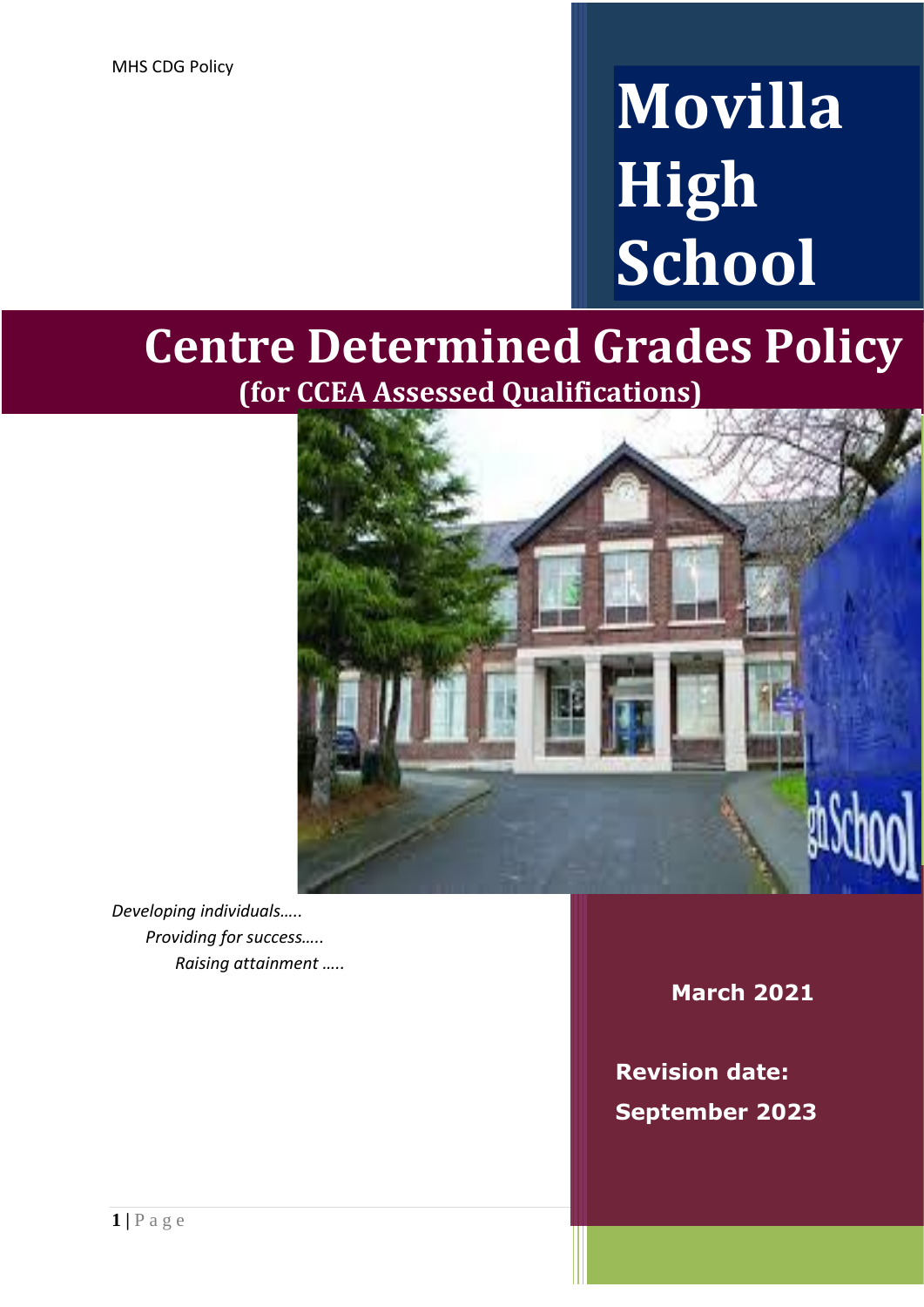#### **MOVILLA HIGH SCHOOL**

#### **Centre Determined Grades Policy**

| <b>Title</b>                                                    | <b>Centre Determined Grades Policy</b>                                                                                                                                                                                                                 |  |
|-----------------------------------------------------------------|--------------------------------------------------------------------------------------------------------------------------------------------------------------------------------------------------------------------------------------------------------|--|
| <b>Summary</b>                                                  | This policy sets out the schools protocols, priorities and<br>rationale in awarding Centre Determined Grades in line<br>with DE determination (Summer 2021 and beyond)                                                                                 |  |
| <b>Purpose</b>                                                  | To ensure that the effective operation of Centre<br>Determined Grades process produces fair, objective,<br>consistent and timely outcomes within and across<br>departments;                                                                            |  |
|                                                                 | To ensure that all staff involved in producing Centre<br>Determined Grades know, understand and can complete<br>their roles in the process as published by CCEA;                                                                                       |  |
|                                                                 | To ensure that Centre Determined Grades are produced in<br>line with the process as published by CCEA, using the<br>professional judgement of teachers, with internal<br>moderation, ensuring quality and accuracy of grades<br>submitted to CCEA; and |  |
|                                                                 | To ensure that Movilla High School meets its obligations in<br>relation to relevant legislation.                                                                                                                                                       |  |
| <b>Operational Date</b>                                         | <b>March 2021</b>                                                                                                                                                                                                                                      |  |
| <b>Frequency of Review</b>                                      | Every 3 Years                                                                                                                                                                                                                                          |  |
| Date last Reviewed and Approved by<br><b>Board of Governors</b> | <b>March 2021</b>                                                                                                                                                                                                                                      |  |

# **1. Introduction**

There is a five step process for the Summer 2021 awarding arrangements as outlined in the document "*CCEA Alternative Arrangements- Process for Heads of Centre".* Internal deadlines relating to the steps of the CCEA process are provided overleaf: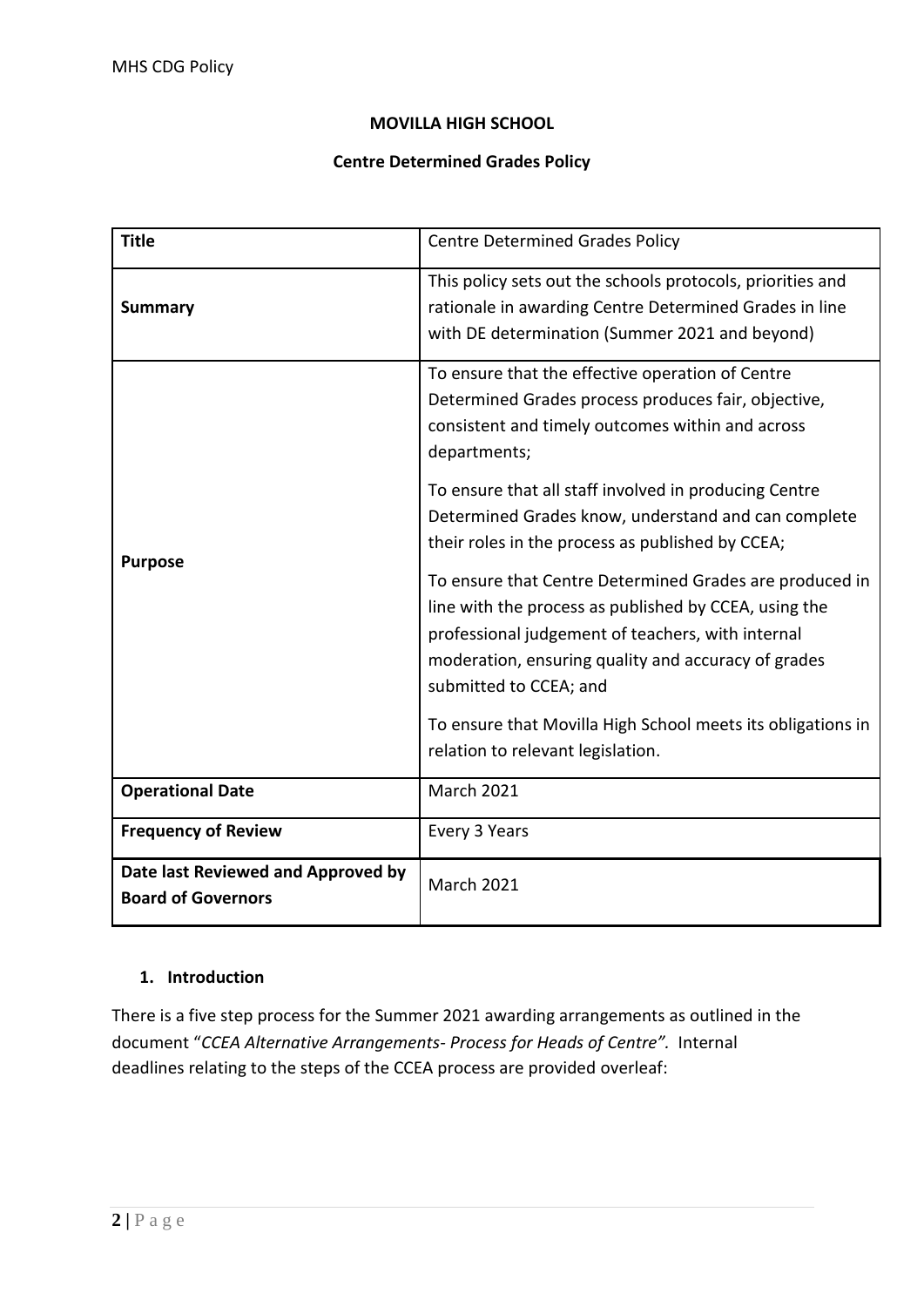| <b>Step &amp; Indicative</b> |                            | <b>Activity</b>                           | <b>Personnel</b>      | <b>Internal</b>    |
|------------------------------|----------------------------|-------------------------------------------|-----------------------|--------------------|
| <b>Timeframe</b>             |                            |                                           |                       | <b>Deadlines</b>   |
|                              |                            | CCEA guidance documentation shared        | <b>SLT</b>            |                    |
|                              |                            | and understood by all involved staff.     | HoD's &               |                    |
|                              |                            | Centre fully participates in support      | <b>Teaching Staff</b> |                    |
|                              |                            | offered by CCEA and other partner         |                       |                    |
|                              |                            | bodies (e.g. EA)                          |                       |                    |
|                              |                            | Centres agree their quality assurance     | <b>SLT</b>            | $17.03.21 -$       |
|                              |                            | process to ensure consistency across      | HoD's &               | 21.03.21           |
| $\overline{\mathbf{1}}$      | Guidance,                  | teachers, subjects and departments        | <b>Teaching Staff</b> |                    |
|                              | <b>Information and</b>     | Centre policy for awarding Centre         | <b>SLT</b>            | Draft issued to    |
|                              | <b>Readiness</b>           | Determined Grades developed,              |                       | staff 26.03.21     |
|                              | (March, April)             | documented and shared with all staff.     |                       | To be submitted by |
|                              |                            | Policies to be sent to CCEA by 23 April   |                       | 23.04.21           |
|                              |                            | so they are available for review at       |                       |                    |
|                              |                            | grade submission stage.                   |                       |                    |
|                              |                            | Preliminary consideration of value of     | SLT & HoD's           | SDD 17.03.21       |
|                              |                            | available evidence                        |                       |                    |
|                              |                            | Completion and marking of defined         | SLT, HoD's and        | $12.04.21 -$       |
| $\overline{\mathbf{2}}$      | <b>Evidence Gathering</b>  | assessments in line with centre policy;   | <b>Teaching Staff</b> | 14.05.21           |
|                              | and Provision of           | for example, this could comprise CCEA     |                       |                    |
|                              | <b>Assessment Resource</b> | assessment resources which will be        |                       |                    |
|                              | (March, April and          | available from April 2021                 |                       |                    |
|                              | May)                       | All other available evidence collated     | SLT, HoD's and        |                    |
|                              |                            | and documented                            | <b>Teaching Staff</b> |                    |
| 3                            |                            | All available evidence moderated in       | SLT, HoD's and        | 12.04.21-          |
|                              |                            | line with centre policy                   | <b>Teaching Staff</b> | 14.05.21           |
|                              |                            | All potential bias in Centre Determined   | HoD's and             |                    |
|                              | <b>Centre Professional</b> | Grades and outcomes considered            | teaching staff        |                    |
|                              | Judgement and              | <b>Centre Determined Grade outcomes</b>   | <b>SLT</b>            | $19.05.21 -$       |
|                              | <b>Moderation</b>          | reviewed by Senior Leadership Teams       |                       | 31.05.21           |
|                              | (April and May)            | Head of Centre sign-off and               | Head of               | 04.06.21           |
|                              |                            | submission of Centre Determined           | Centre                |                    |
|                              |                            | Grades                                    |                       |                    |
|                              |                            | Centre evidence and grade outcomes        | <b>CCEA</b>           |                    |
|                              |                            | reviewed                                  | Personnel             |                    |
|                              |                            | If evidence submitted is considered       | <b>CCEA</b>           |                    |
|                              |                            | reasonable, centre grades proceed to      | Personnel             |                    |
|                              |                            | award. If necessary, additional           |                       |                    |
|                              | <b>Review of Evidence</b>  | evidence requested and reviewed           |                       |                    |
| 4                            | and Award (June and        | Where evidence still has concerns,        | Head of               | 04.06.21-          |
|                              | July)                      | there will be engagement with the         | Centre and            | 30.06.21           |
|                              |                            | centre, and in some cases, this may       | <b>CCEA</b>           |                    |
|                              |                            | require the centre to re-run their        | Personnel             |                    |
|                              |                            | grading process.                          |                       |                    |
|                              | <b>Post-Award Review</b>   | After the issue of results, students will | Head of               |                    |
| 5                            | <b>Service (August and</b> | have the right to appeal to their         | Centre, CCEA          |                    |
|                              | September)                 | centres and to CCEA                       | Personnel             |                    |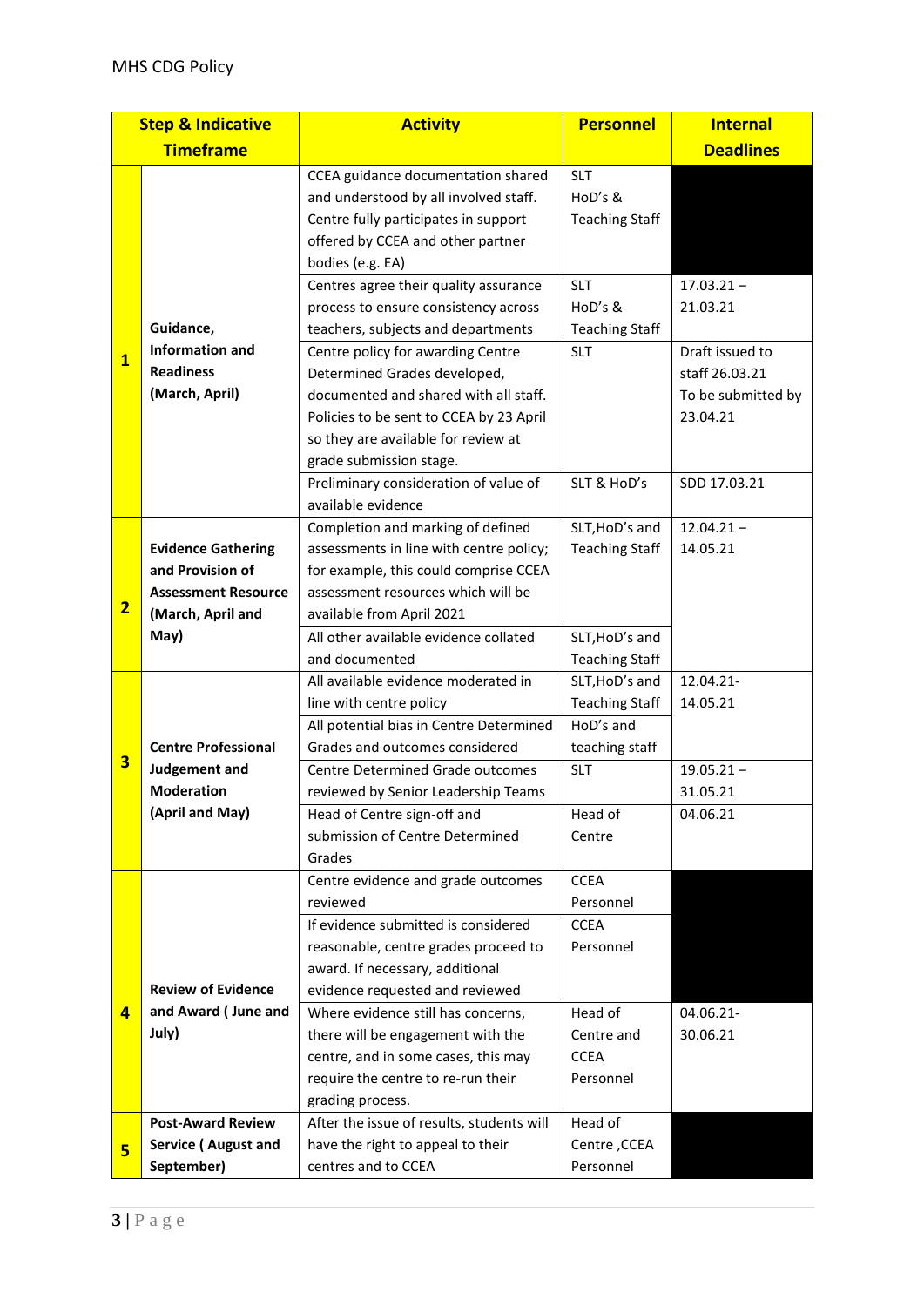# 2. **Roles and Responsibilities**

The **Board of Governors** is responsible for approving the policy and producing Centre Determined Grades and must notify CCEA of arrangements should the Head of Centre be unavailable to confirm the Centre Determined Grades.

#### The **Principal**/**Head of Centre;**

- has overall management responsibility for the centre as an examinations centre and will ensure the roles and responsibilities of all staff are defined.
- will confirm that Centre Determined Grade judgements are accurate and represent the professional judgement made by staff. They will ensure that the method of determining grades by the centre in line with the processes published by CCEA) uses the professional judgement of teachers, with internal moderation and participation in an eternal review process set out by CCEA.
- will work collaboratively with CCEA in terms of engaging with professional dialogue and the provision of evidence as requested.

#### The **Senior Leadership Team** will:

- provide support to staff involved in producing Centre Determined Grades
- support the Principal/Head of Centre in the quality assurance of the final Centre Determined Grades
- have a role in achieving a consistent approach across departments and authenticating the preliminary outcomes in subjects where there is only one teacher. This will be agreed on a case by case basis but may include, for example, SLT or Head of Centre validating the outcomes after comparing them with the outcomes in associated subject areas where applicable.
- The Principal and Vice Principal who attended the CCEA Chartered Institute of Educational Assessors (CIEA) training will act as Lead Assessors and will disseminate the content of the programme to all teachers involved in producing Centre Determined Grades.

#### The **Examinations Officer** will:

- be responsible for ensuring accurate and timely entries are submitted to CCEA. Get must ensure that all information from CCEA is promptly shared with all relevant staff.
- will ensure that they know, understand and can use the CCEA Centre Manager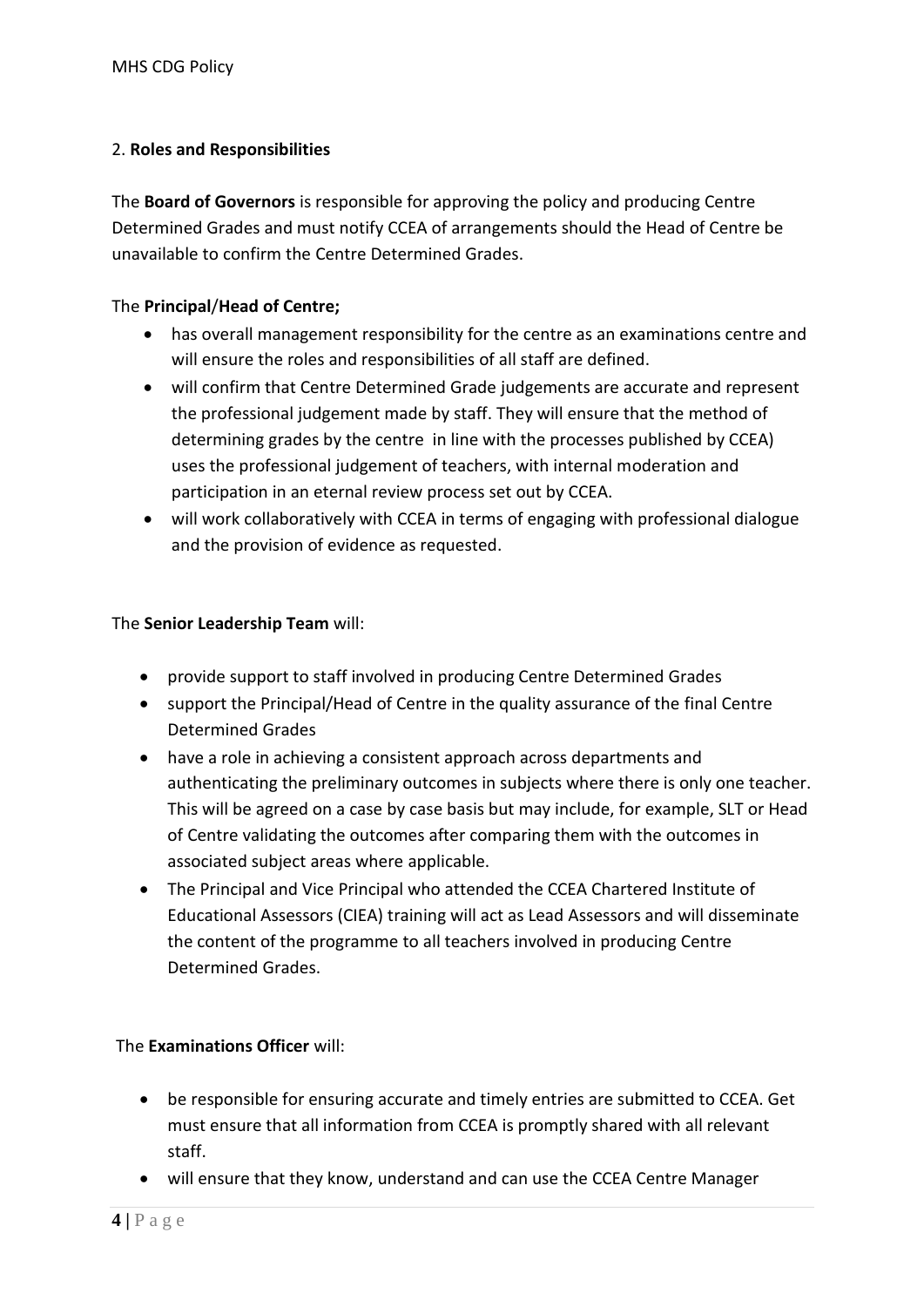applications and ensure that the school's systems for data capture are enabled and that the Centre Determined Grades are submitted for each candidate entry by the published date(s) for Summer 2021.

#### **Heads of Department** will:

- have responsibility to support departmental staff and ensure everyone conducts assessments under the appropriate levels of control and have the information required to make accurate and fair judgements.
- will ensure that a Head of Department check list is completed for each qualification that they are submitting.

Additional support and, where appropriate, quality assurance measures will be provided for newly qualified teachers.

**Teachers** are responsible for:

- ensuring that they conduct assessments (which may include the optional assessment resource) under the school's appropriate levels of control, where it is safe to do so, and that they have sufficient evidence, in line the with school policy, to support Centre Determined Grades for each candidate they have entered for a qualification.
- will ensure that the Centre Determined Grade they assign for each candidate is a fair, valid and reliable reflection of the assessed evidence available for each candidate.
- they must complete the Candidate Assessment Record to include a description of the assessment evidence used, the level of control for each assessment considered, and any other evidence that explains the final Centre Determined Grade submitted.
- have responsibility for internal standardisation and moderating candidates' work, in conjunction with departmental colleagues and SLT as required.
- securely store and be able to retrieve evidence to support their decisions.

The Governors and Senior Leadership Team acknowledge that the knowledge, expertise and professionalism of the staff of Movilla High School is central to determining Centre Determined Grades.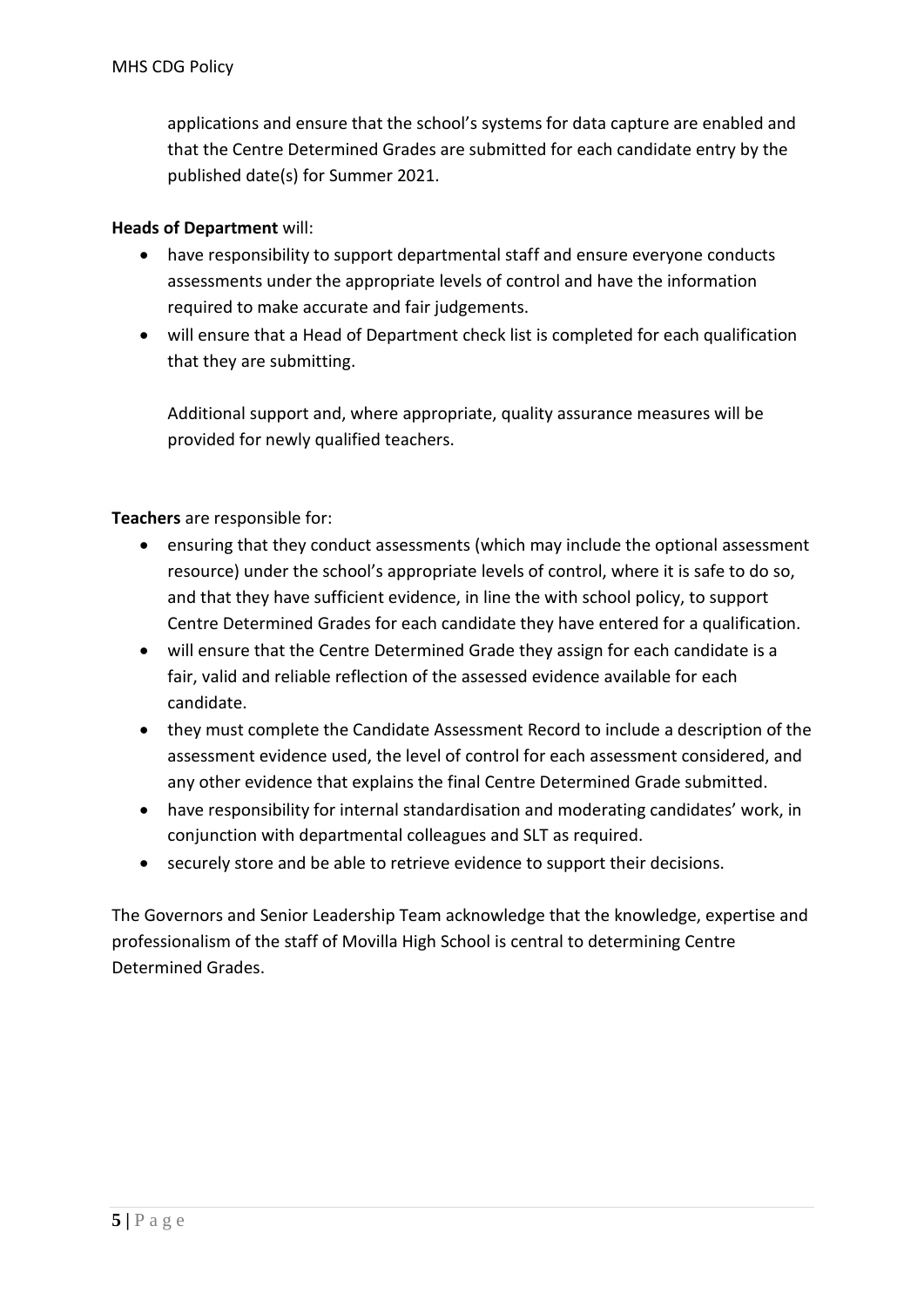# **3. Training, Support and Guidance**

Teachers involved in determining grades must attend any centre-based training provided whether remotely or face -to-face.

Movilla High School will engage fully with all training and support that CCEA has provided, including web-based support and training. Further general and subject-specific support and guidance can be found on the CCEA website at [www.ccea.org.uk](http://www.ccea.org.uk/)

This policy will be supported through training provided by CCEA to the Principal and Vice Principal through the CIEA. They will disseminate this training to all teachers involved in producing Centre Determined Grades.

If relevant staff are unable to attend subject support meetings or training, they must delegate to the most suitable alternative member of staff and ensure that the information is shared at the earliest possible opportunity with all the relevant staff. The Vice Principal should be notified if no one from a department has been able to attend support meetings and the Principal will consider how this is to be addressed.

# **4. Appropriate Evidence**

Movilla High School will use the following candidate evidence in arriving at Centre Determined Grades. The first part of the list indicates the key evidence that will be considered, and the asterisked evidence will be used in key evidence is not available:

- CCEA assessment resources for 2021;
- CCEA past papers;
- Mock Examinations, which relate to the CCEA Specification;
- Subject -specific Coursework or controlled assessments (even where not completed)
- Class Tests or Assessment Window tasks
- Data-tracking/progress review information
- Notional unit grades for units sat prior to Summer 2021
- Tiers of entry
- Homework\* (completed remotely or otherwise)
- Google Classroom tasks \*

Movilla High School will base all evidence on the relevant CCEA qualification specifications as set out in the *CCEA Alternative Arrangements-Process for Heads of Centre.*

Movilla High School has taken into account the information provided by CCEA about unit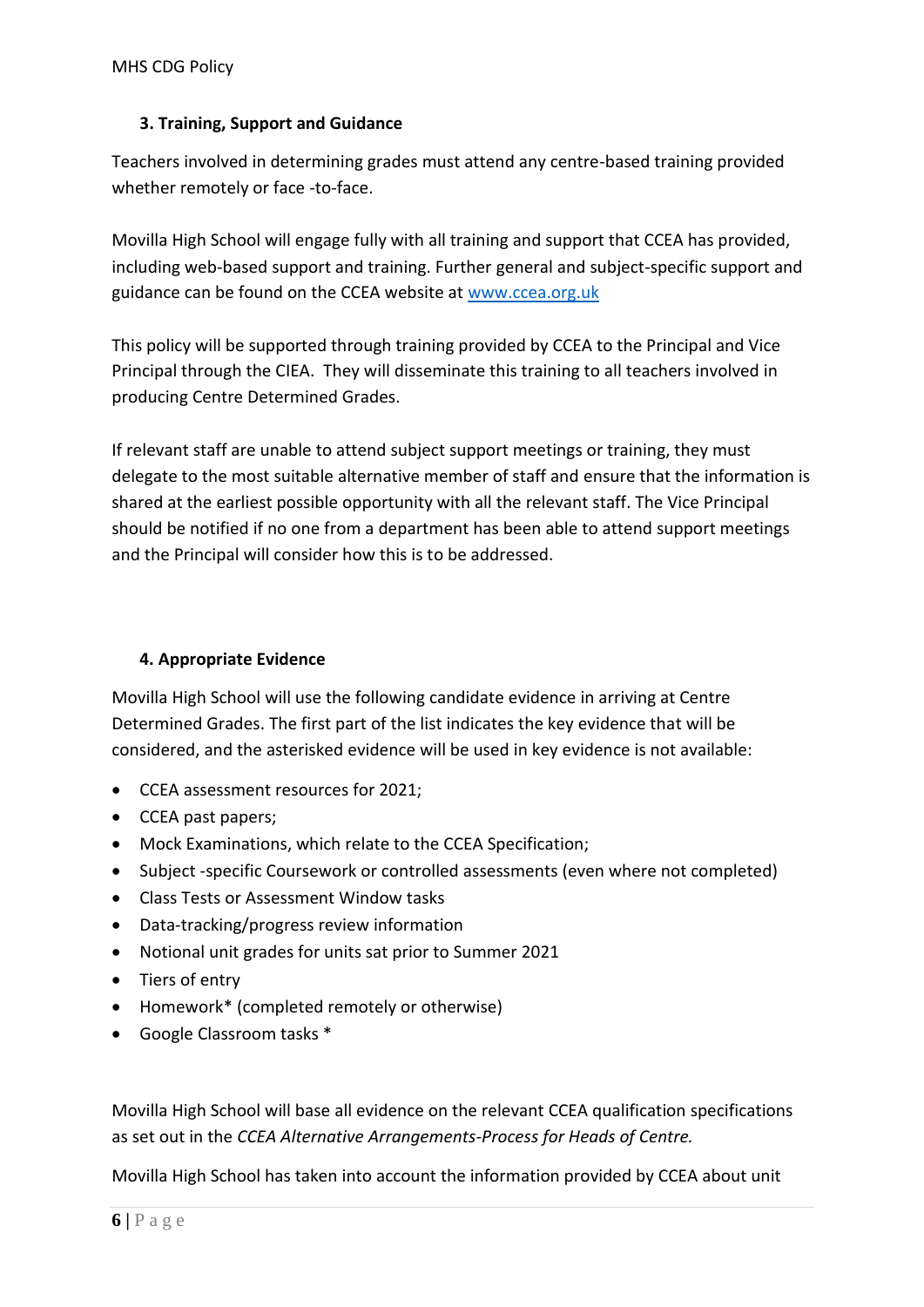omissions before the cancellation of examinations. These are detailed on the Summer 2021 Information Pre-Examination Cancellation section of the CCEA website.

Movilla High School is taking account of disruption that candidates have faced to their learning as a result of COVID-19 by

- Amending CCEA Assessment Task to take account of content covered
- With effect from 22 March 2021, no new content will be delivered to pupils
- Adopting individualized evidence trails for pupils most adversely affected due to shielding, caring for a CV or CEV family member, or having to isolate during the period from March 2020 to 4 June 2021
- Facilitating departmental plans to further assess pupils in high level control situations in order to maximize quantitative and qualitative evidence.
- Following PHA guidance, facilitating extra classes to support pupils most affected as a result of Covid -19, either through illness, self-isolation, digital disadvantage, or family cirumcstance.

Any adaptations that have been made will be recorded in the checklists provided by CCEA and will be based on the *CCEA Alternative Arrangements – Process for Heads of Centre.*

**Candidates will be made aware of the evidence that will be used in determining their grades. The Candidate Assessment Record for each candidate in each subject will be shared (minus grade information) before the end of June 2021.**

#### **5. Centre Determined Grades**

Movilla High School will determine grades based on evidence that reflects the standard at which a candidate is performing, i.e. their demonstrated knowledge, understanding and skills in regard to the specification content they have covered.

To make accurate judgements, teachers must have a clear understanding of:

- the range of skills, knowledge and understanding covered by the specification
- the assessment requirements and the structure of the specification
- the grade descriptions at key grades
- the level of demand of the qualification assessments; and
- the weighting of each component/unit and the type of assessment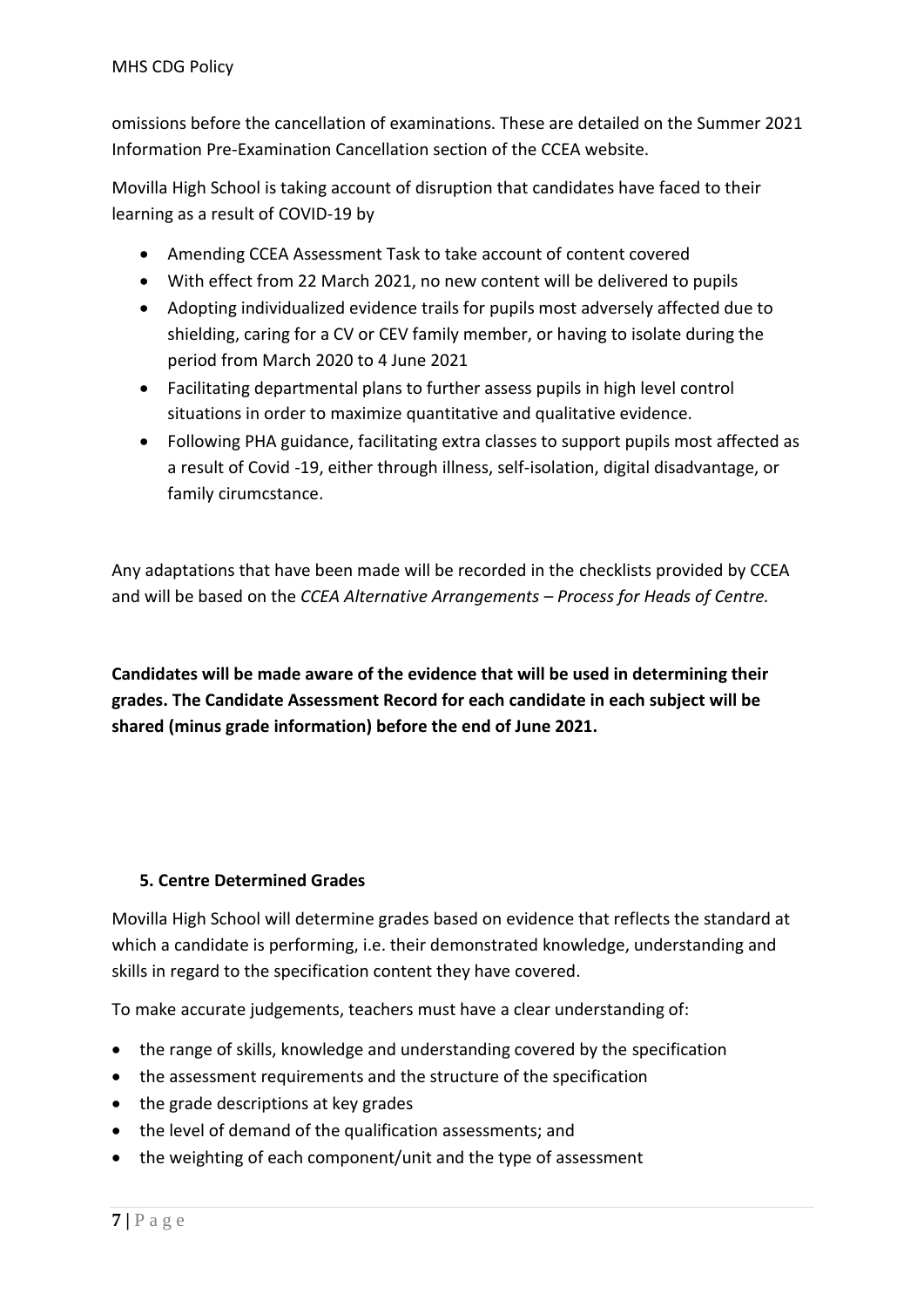Information on these aspects of each qualification will be drawn from the CCEA specification, specimen assessment materials, past papers, controlled assessments/coursework assessment tasks, and Chief Examiner and Principal Moderator reports, which are available on the CCEA website at [www.ccea.org.uk](http://www.ccea.org.uk/)

All teachers will complete the Candidate Assessment record and will forward to their Head of Department/Subject Leader. All teachers are responsible for ensuring that all evidence has been stored safely and is accessible to support the CCEA Review of Evidence and Award process. It is important that decisions are justified and recorded to show how the evidence was used to arrive at a fair and objective grade.

# **6. Internal Standardisation**

In subjects where there is more than one teacher and/or class in the department, it is a requirement to carry out internal standardization. The purpose of internal standardization is to provide teachers with confidence in the grades they have assigned, to ensure fairness and objectivity of decisions, and to ensure consistency in the application of assessment criteria and standards. This allows for any teachers' differences to be resolved.

Further reference should be made to the internal assessment arrangements of the *Movilla High School Assessment for Learning Policy.*

Internal assessment should include cross-checking of marking across the full range of marks and include candidates from each class.

The Candidate Assessment Records should form the basis of discussions around decisions made.

As a result of the internal standardization process, it may be necessary for a teacher or the Head of Department to adjust the original decision:

- to match the standards as established and understood in the guidance provided; and
- to bring judgements into line with those of other teachers in the department.

In the context of internal standardization, any necessary decisions will be made by the Head of Department. They should complete the relevant checklist, which will record any adjustments and relevant information.

#### **7. Head of Centre Moderation and Declaration**

Movilla High School undertakes to have a consistent approach across departments/subjects. The Principal and Vice Principal will carry out moderation, to include a review of marking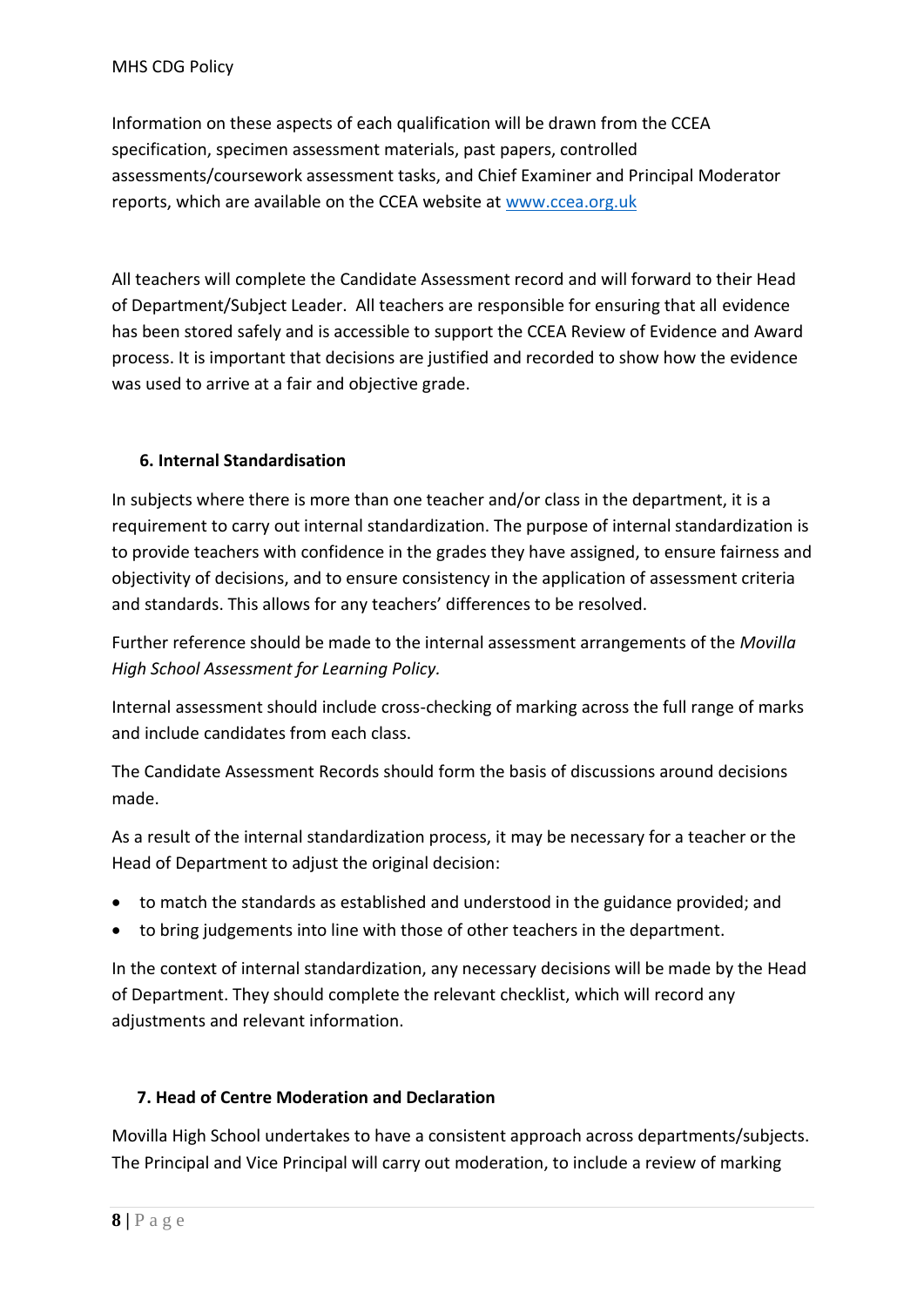and the internal standardization arrangements, and will investigate whether decisions have been justified. Unexplained grade profiles will be considered and may result in a review of the evidence used or remarking. A record of decisions will be retained.

The moderation exercise will include professional discussions with Heads of Department. The Principal and Vice Principal will consider both the subject and centre outcomes based on the evidence available.

The Head of Centre will submit a declaration on behalf of Movilla High School. This will include a confirmation that the Centre Determined Grades for candidates are a true representation of their performance.

# **8. Access Arrangements and Special Consideration**

Where candidates have agreed access arrangements or reasonable adjustments ( for example a reader or scribe), Movilla High School will make every effort to ensure that these arrangements are in place when assessments are being taken. Details on access arrangements can be found in the JCQ document *Adjustments for candidates with disabilities and learning difficulties,* which is available on the JCQ website.

As public examinations have been cancelled, the normal application process to the awarding organization for special consideration will not apply this summer in the usual manner. However, where illness or other personal circumstances, covered by the JCQ guidelines, might have affected the candidate's standard of performance, Movilla High School will take account of this when making judgements. Class teachers will record how they have determined any impact of illness or personal circumstances and how this was incorporated into their judgements in the Candidate Assessment Record. Movilla High School will ensure consistency in the application of special consideration by following the guidance on Pages 4- 7 of the JCQ document *A guide to the special consideration process, with effect from 1 September 2020.*

#### **9. Bias and discrimination**

Movilla High School will fulfil its duties and responsibilities concerning relevant equality and disability requirements.

The Principal and Vice Principal will disseminate guidance from the CIEA training on potential bias in judgements, including the challenges and solutions relevant to a holistic approach to assessing the validity of assessment judgements. This will include information on: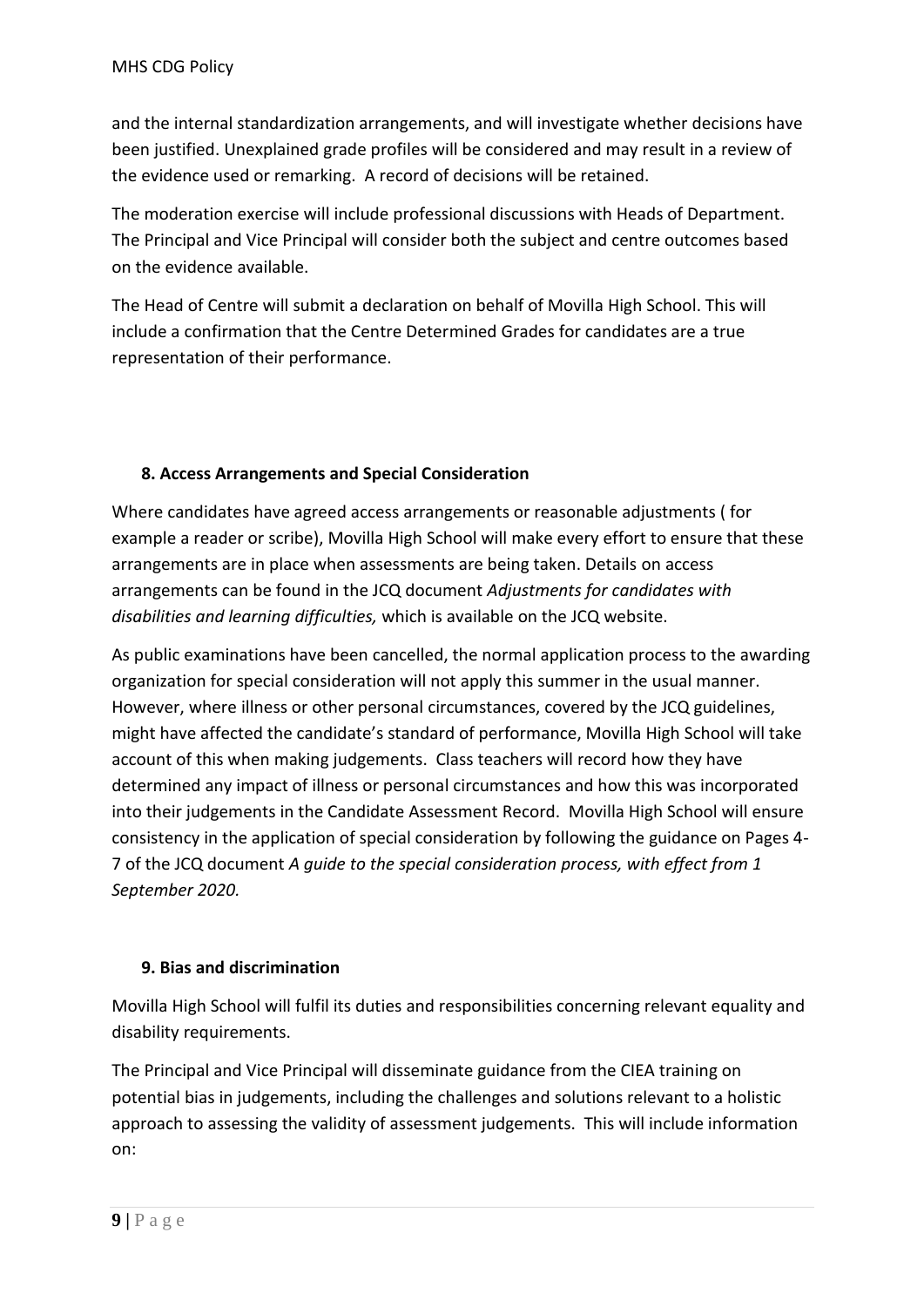- sources of unfairness and bias (situations/contexts, difficulty, presentation and format, language, conditions for assessment and marker pre-conceptions);
- minimising bias (how to minimize bias in questions and marking, and hidden forms of bias); and
- bias in teacher assessments

To avoid bias and discrimination, all staff involved in Centre Determined Grades will consider that:

- unconscious bias can skew judgements
- the evidence should be valued for its own merit as an indication of performance and attainment
- centre determined grades should not be influenced by positive or challenging personal circumstances, character, behaviour, appearance, socio-economic background, or the performance of candidates' siblings;
- unconscious bias is more likely to occur when quick opinions are formed; and
- having effective internal standardization will help to ensure that there is consideration from different perspectives

#### **10. Recording Decisions and Retention of Evidence and Data**

It is fundamental that teachers and Heads of Department maintain records that show how Centre Determined Grades have been produced and internally standardized, including the rationale for decisions in relation to individual marks/grades. All evidence to support the grade determined for each candidate will be retained electronically on the C2k network.

Further information can be accessed on the *Movilla High School Acceptable Use Policy and the GDPR Policy statement.*

It is essential that there are robust, accurate and secure records of decisions and retention of evidence to comply with data protection legislation and in anticipation of centre moderation and the CCEA Review of Evidence and Award process and potential appeals.

When requested, evidence will be uploaded via the CCEA application used to submit Centre Determined Grades.

The following CCEA documentation must be fully and accurately completed and retained securely:

- Candidate Assessment Records
- Head of Department Checklists and Departmental Assessment Evidence Grid; and
- Head of Centre Declaration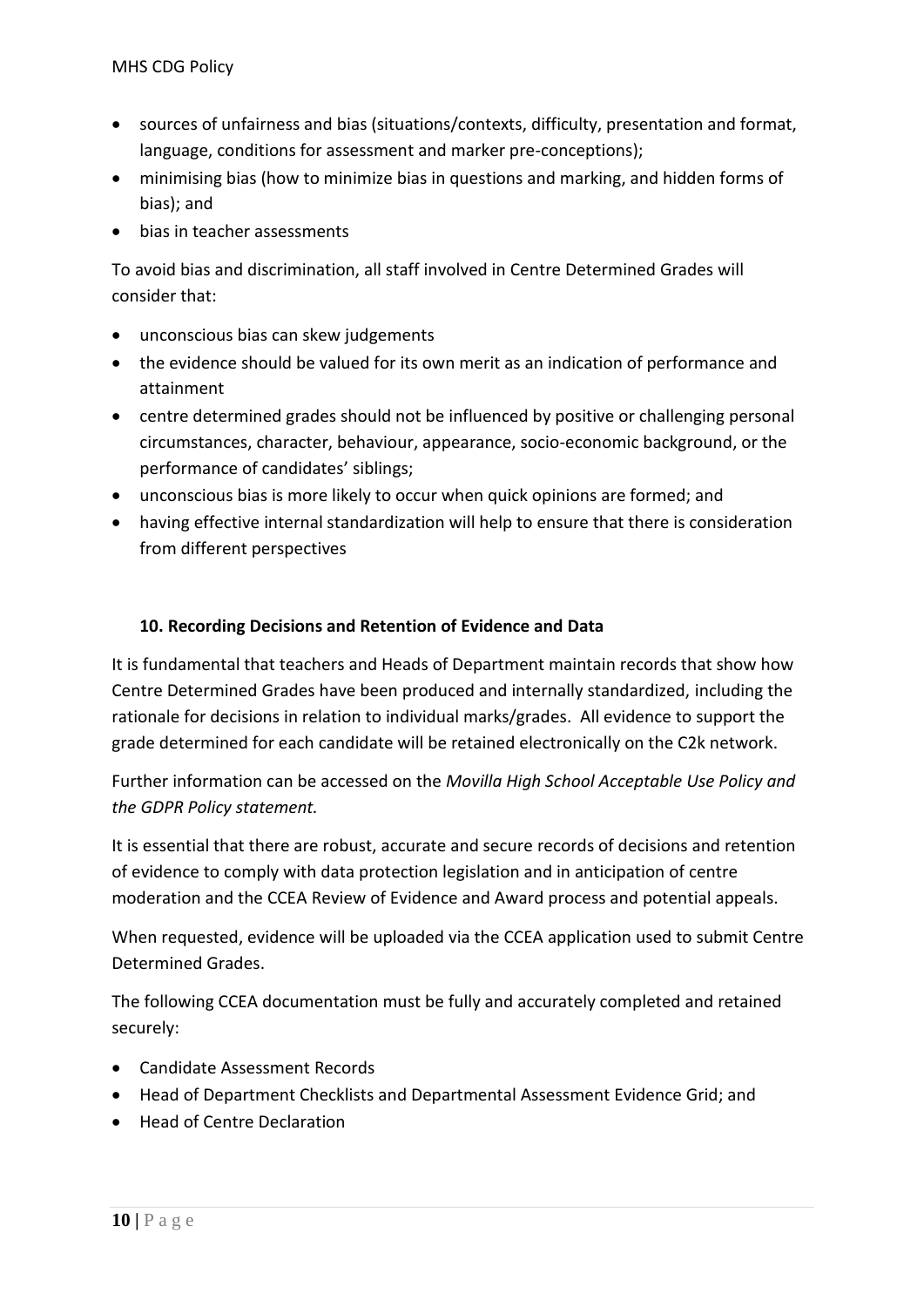# **11. Confidentiality**

Movilla High School will not disclose any candidates' Centre Determined Grades in advance of the official issue of results. This is keeping with the schools GDPR policy and CCEA requirements.

# **12. Malpractice/Maladministration**

Movilla High School will act ethically, to uphold the integrity of the qualifications system and to report potential cases of malpractice and maladministration to CCEA for investigation. There may be instances where the school or individual teachers are put under improper pressure from a candidate or their parent/guardian to influence the decision-making on a grade. Any improper pressure will be reported to CCEA, who may investigate this as potential malpractice or maladministration.

Other examples of potential malpractice include:

- deception;
- improper assistance to a candidate;
- failure to appropriately authenticate a candidate's work;
- over-direction of candidates in preparation for assessments;
- the school submitting grades not supported by evidence or that they know to be inaccurate;
- the school entering candidate(s) who were not originally intending to cash in a grade I the Summer 2021 series;
- failure to engage as requested with CCEA during the review stage of the process; and
- failure to keep appropriate records of decisions made and Centre Determined Grades.

The consequences of malpractice or maladministration are as published in the JCQ guidance *Suspected Malpractice;Policies and Procedures* which is available on the JCQ website, and include the risk of a delay to candidates receiving their grades, up to and including removal of centre status.

#### **13. Private Candidates**

For subjects where entries have been made for private candidates, Movilla High School will ensure that they have sufficient evidence to confidently submit an objective Centre Determined Grade. If evidence is limited, it is essential that these candidates complete the CCEA Assessment resource or an appropriate adaptation of the assessment resource. Thereafter, decisions for the private candidate should be made with the same approach as for all other candidates at Movilla High School.